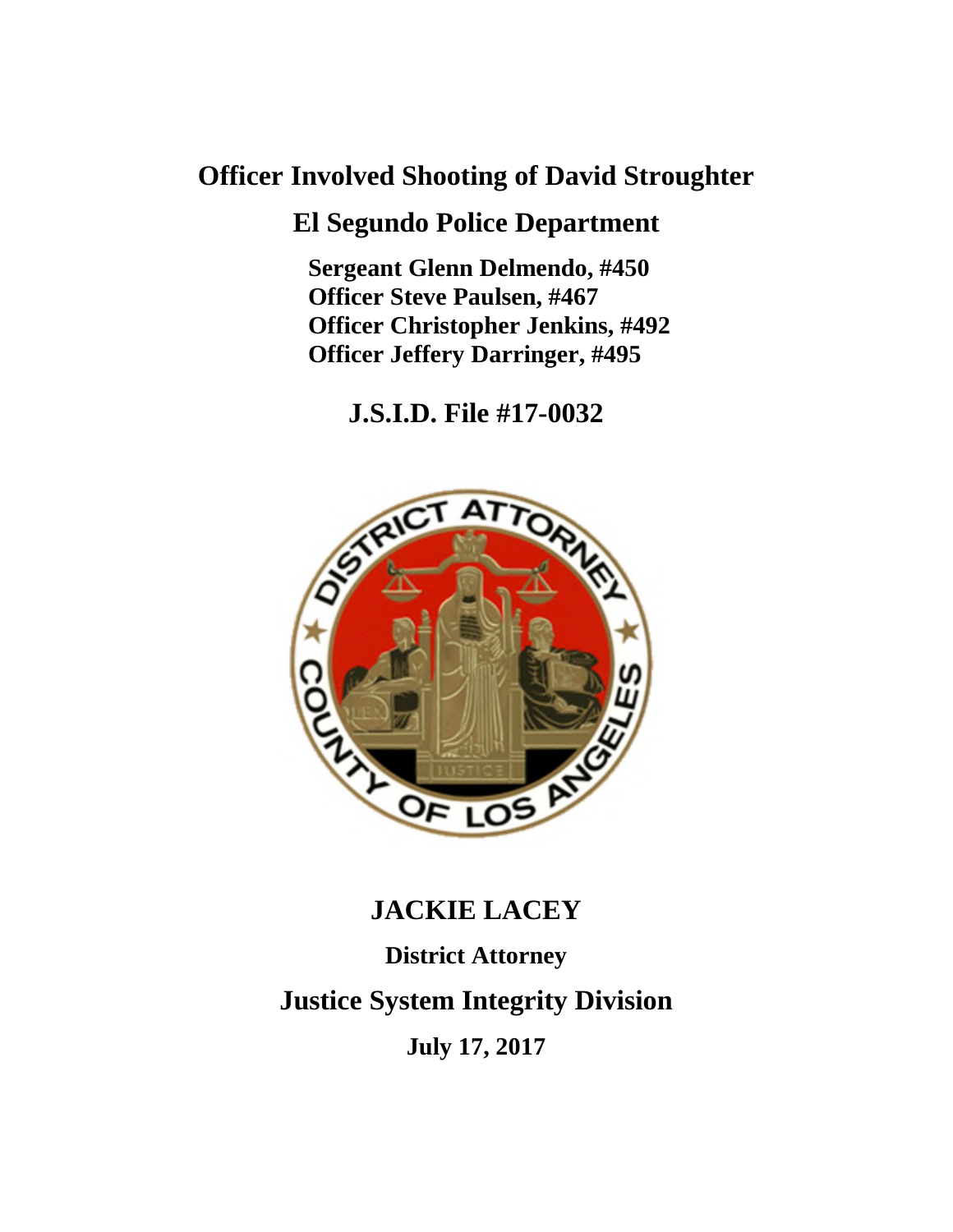#### **MEMORANDUM**

| TO:             | <b>CHIEF MITCH TAVERA</b><br>El Segundo Police Department<br>348 Main Street<br>El Segundo, California 90245                                            |
|-----------------|---------------------------------------------------------------------------------------------------------------------------------------------------------|
| TO:             | <b>CAPTAIN CHRISTOPHER BERGNER</b><br>Los Angeles County Sheriff's Department<br>Homicide Bureau<br>1 Cupania Circle<br>Monterey Park, California 91755 |
| FROM:           | <b>JUSTICE SYSTEM INTEGRITY DIVISION</b><br>Los Angeles County District Attorney's Office                                                               |
| <b>SUBJECT:</b> | <b>Officer Involved Shooting of David Stroughter</b><br>J.S.I.D. File #17-0032<br>E.S.P.D. File #17-181<br>L.A.S.D. File #017-00011-3199-011            |
| DATE:           | July 17, 2017                                                                                                                                           |

The Justice System Integrity Division of the Los Angeles County District Attorney's Office has completed its review of the January 18, 2017, fatal shooting of David Stroughter by El Segundo Police Department (ESPD) Sergeant Glenn Delmendo, and Officers Steve Paulsen, Christopher Jenkins, and Jeffery Darringer. It is our conclusion that the officers used reasonable force in self-defense and in defense of others.

The District Attorney's Command Center was notified of this shooting on January 18, 2017, at approximately 4:00 p.m. The District Attorney Response Team responded to the location. They were given a briefing and walk-through of the scene by Los Angeles County Sheriff's Department (LASD) Lieutenant Joe Mendoza.

The following analysis is based on reports, recorded interviews, video, and photographs submitted to this office by the LASD. The departmentally compelled statements of the involved officers were not considered in this analysis.

## **FACTUAL ANALYSIS**

On January 18, 2017, at approximately 12:20 p.m., Jesus R was delivering pizzas in the City of El Segundo. While driving on Mariposa Avenue he noticed a white SUV following him; he saw the SUV swerving and heard its tires screech. He turned onto McCarthy Court and pulled to the curb. The driver of the SUV, later identified as David Stroughter, pulled to the opposite curb, exited his SUV, and walked toward R with an axe in his hand, while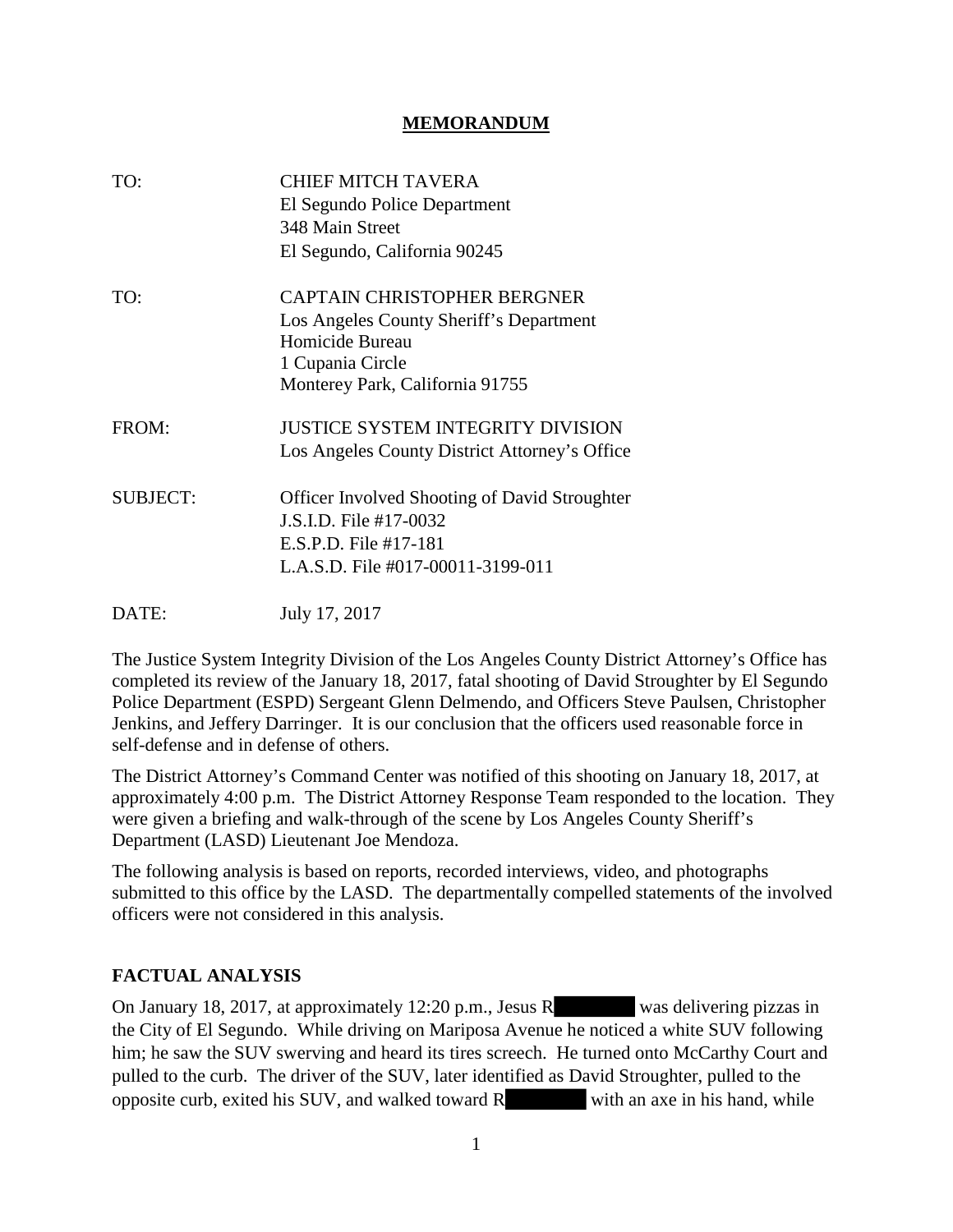yelling, "Why are you blinking your lights at me, you stupid nigger?" R thought Stroughter was going to hurt him, but Stroughter turned around, got back into his white Isuzu Trooper SUV and left. $<sup>1</sup>$ </sup>



*Figure 1: Stroughter first approached R , who was seated in his Honda Civic, while brandishing an axe.*

At approximately 12:24 p.m., Thomas B stopped by his home on McCarthy Court in the City of El Segundo for lunch. When he pulled his car in front of his home, he saw Stroughter approaching him, yelling angrily, and holding an axe in a menacing manner.<sup>2</sup> B fled from Stroughter in his car, and Stroughter entered his SUV and followed. B called 9-1-1 while he was in his car and Stroughter stopped following him, so B returned to his home to wait for the arrival of officers.

ESPD Officer Jeffery Darringer was dispatched to B 's call for help. He responded to B 's home to get statements and to attempt to identify Stroughter, who was a stranger to B . B told Darringer when he arrived home Stroughter was parked nearby. Before he got out of his car, Stroughter exited his SUV, approached B on foot and started yelling at him while brandishing an axe.  $B$  said, "he was coming for me with an axe... he had an axe, he could break the windshield," so B fled in his car. B explained that he had never been so scared in his life.

While Darringer was interviewing  $B$ , R approached and told Darringer what had happened to him. R was able to provide a description of Stroughter and his SUV, as well as the license plate of the SUV, to Darringer, who broadcast that information to other ESPD officers.

While Darringer was speaking with witnesses, Officer Brian Slover found Stroughter's SUV parked on Washington Street, approximately one mile from where Stroughter confronted Brozenec. Slover saw Stroughter walking toward his SUV while wearing a backpack, and ordered him to get on the ground. Stroughter replied, "What for? I'm not going to do that" and

<sup>&</sup>lt;sup>1</sup> A security camera on McCarthy Place captured part of this incident but did not record audio.<br><sup>2</sup> Surveillance video depicts B pull behind Stroughter immediately after Stroughter reen

pull behind Stroughter immediately after Stroughter reentered his SUV after he threatened R with the axe. Due to a turn in the road and the positioning of the vehicles, B could not have seen Stroughter's assault of R when he inadvertently started following Stroughter.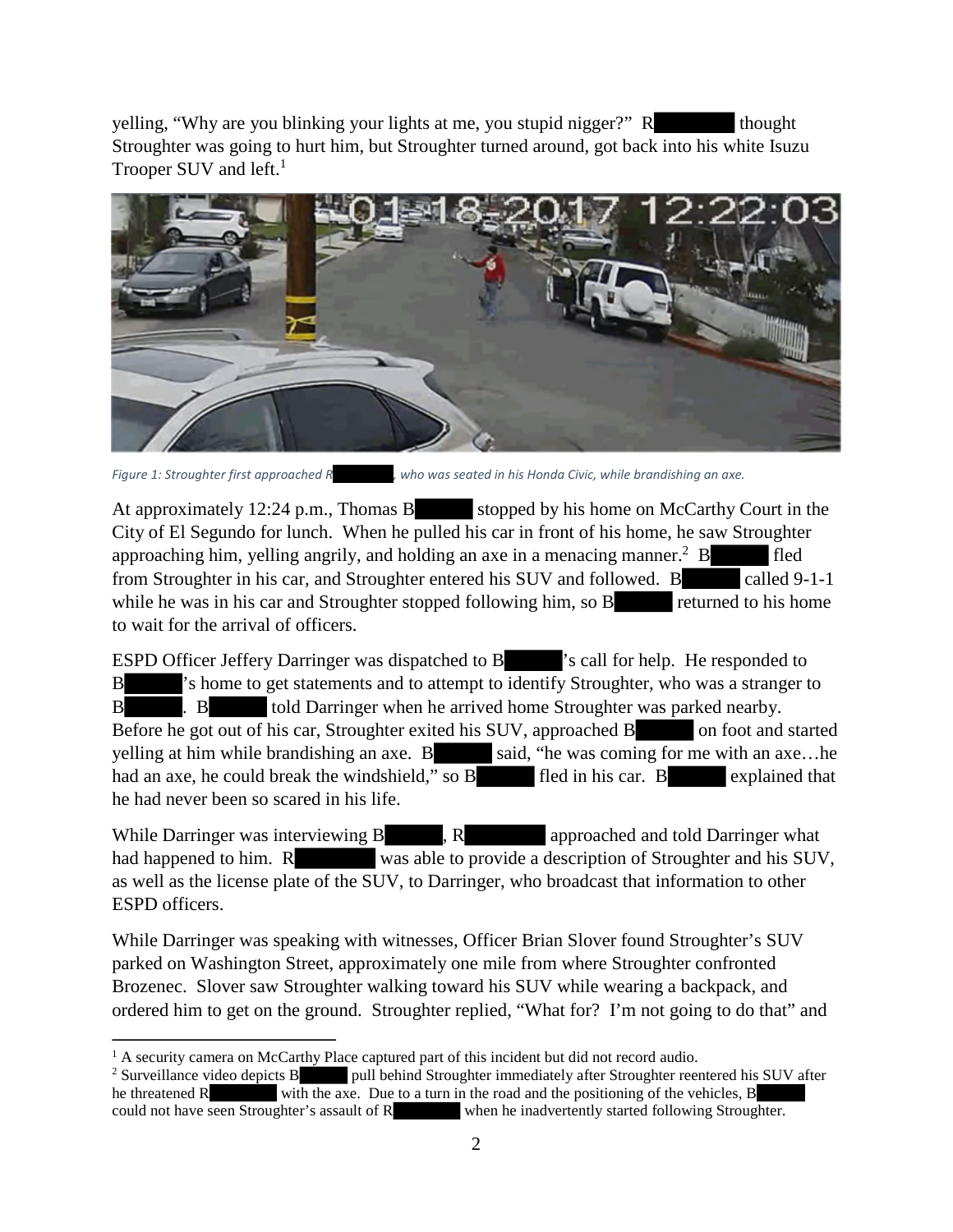continued walking to his SUV. When he got to the passenger side of his SUV, he retrieved an axe from his backpack and entered his vehicle. Slover requested emergency backup to assist in detaining Stroughter; and Darringer, Officer Steve Paulsen, and Sergeant Glenn Delmendo raced to his location in response. As the backup officers arrived, Stroughter was able to back his SUV away from the police vehicles and drive away as the officers pursued him.

Stroughter tried to evade officers by running through red lights, driving in circles, and making abrupt turns. ESPD Officers Joseph Cameron, Christopher Jenkins, and William Wise joined the pursuit as it continued. Stroughter drove approximately 3.4 miles with officers in pursuit before Darringer, who was following immediately behind Stroughter, used his police car to spin Stroughter's SUV.<sup>3</sup> Because of the relatively slow speeds of the pursuit at the moment of the spin, Darringer's vehicle became wedged against Stroughter's SUV, with the driver's side windows of the vehicles adjacent to one another. The pursuit ended on Manchester Boulevard just east of Kentwood Avenue in the City of Los Angeles. When Stroughter's SUV was stopped, there were six ESPD vehicles, and seven ESPD officers, on the scene.



*Figure 2: Still from Cameron's vehicle camera: Darringer forced Stroughter to spin out.*



*Figure 3: Still from Delmendo's vehicle camera: Darringer's car was pushed against Stroughter's.*

As soon as Stroughter's vehicle came to rest, Delmendo said over the police radio, "He's got the axe!" three times. Every officer but Darringer exited their vehicle and formed a semi-circle to the front of his SUV. Darringer, who was within inches of Stroughter, stayed in the driver's seat of his car, drew his firearm, and yelled at Stroughter to show his hands. Stroughter sat in his driver's seat for several seconds while multiple officers ordered him to drop the axe and put his hands up. Instead of complying, Stroughter climbed out of his vehicle with the axe in his hand and stood on the hood of Darringer's car, facing Darringer. In response, Paulsen, Jenkins, Darringer and Delmendo discharged their weapons at Stroughter. Stroughter was struck by the gunfire and ultimately succumbed to his injuries at the scene.

After the shooting, the officers' weapons were examined. Darringer fired six times while seated in his patrol vehicle. Delmendo fired five times while standing to the left of his ESPD Ford

<sup>&</sup>lt;sup>3</sup> Officers are trained to use their patrol vehicles to push a fleeing vehicle and cause it to spin. This technique, known as the "PIT Maneuver" or "Legal Intervention," is intended to stop a vehicle without causing injury or significant damage.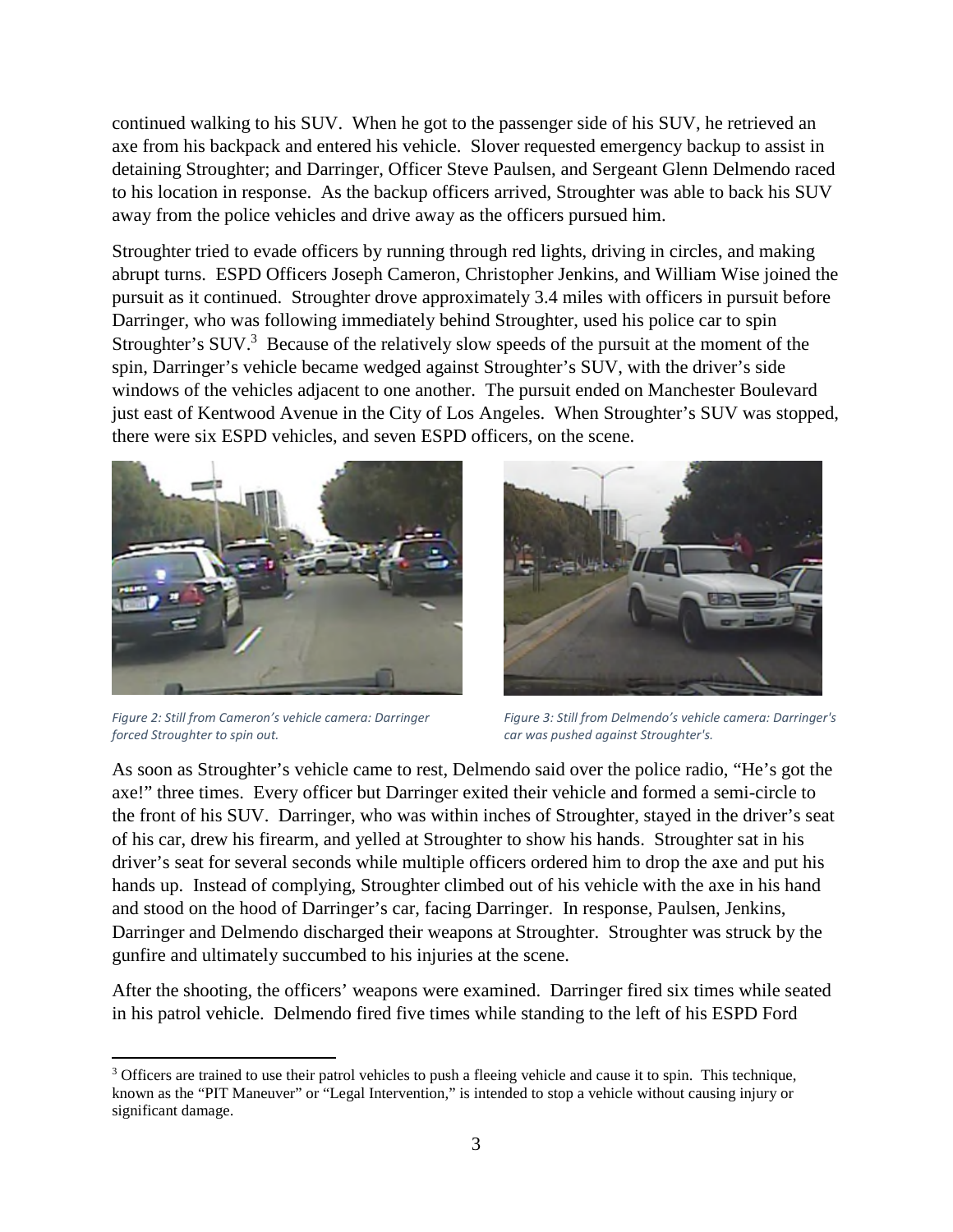Explorer, which he stopped behind and to the left of Darringer's vehicle. Jenkins fired four times while standing to the left of Delmendo. Finally, Paulsen fired one round while standing behind Darringer's vehicle.

Stroughter's axe was kicked from his hand after he fell and was recovered at the scene.



*Figure 4: Darringer's car was equipped with electronics which partially blocked his egress.*



*Figure 5: Stroughter's axe was recovered.*

Deputy Medical Examiner Dr. Ajay Panchal conducted an autopsy on Stroughter on January 22, 2017. Dr. Panchal determined that Stroughter had suffered nine gunshot wounds, three of which were fatal.<sup>4</sup>

Detectives contacted Stroughter's father who told them that Stroughter, who was fifty years old when he died, had been diagnosed with schizophrenia and bipolar disorder when he was 27 years old, and had been in and out of different psychiatric facilities since then. He had not spoken with Stroughter in over 15 years.

On March 14, 2017, detectives received an anonymous email which read, in part, "going out in a blaze of glory would have been appealing as [Stroughter's] final act of performance art…if this note helps you guys I'm glad, because I disagree with people making you do this to them, its uncivilized and not cool."

## Video

ESPD equips their officers with cameras which are attached to their uniforms, known as "body worn video" (BWV). Six of the seven officers at the scene of the shooting were wearing cameras and had them activated during the pursuit and shooting. In addition, five of the six ESPD vehicles were equipped with cameras mounted on their windshields.<sup>5</sup>

Darringer's cameras captured his interviews with  $B$  and  $R$ , his response to assist Slover, the pursuit, the end of the pursuit, and the shooting. Immediately after Darringer caused Stroughter's vehicle to spin, he drew his firearm, put his vehicle into park with his left

<sup>4</sup> Not all of the bullets were recovered. One bullet traveled nearly two blocks and shattered a window at Noodle World Jr. on Sepulveda Boulevard. No one was struck by that bullet.

<sup>5</sup> Wise was riding an ESPD motorcycle during the pursuit. The motorcycle was not equipped with a camera.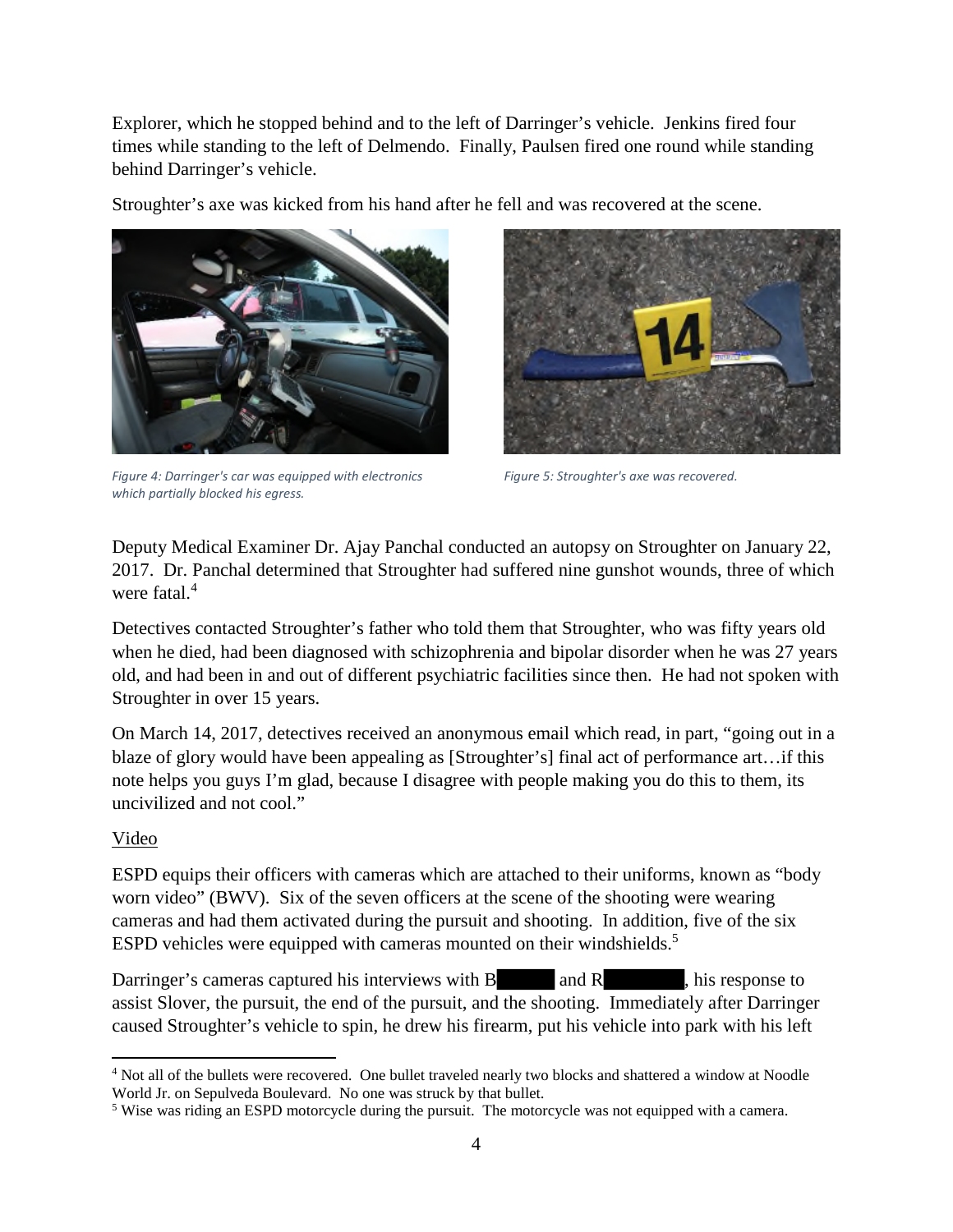hand, and started yelling "Put your hands up!" at Stroughter. The video depicts Stroughter climbing out of his vehicle and onto the police car while Darringer's commands become increasingly more emphatic and stressed. After approximately 20 seconds of constant commands, and with Stroughter standing over Darringer on the hood of his patrol car, Darringer fired his weapon through the windshield six times in quick succession. After it was clear that Stroughter was no longer a threat, Darringer exited his car and sat on the curb while breathing heavily. When asked if he was okay, he told another officer, "I was fricking trapped in there!"

Slover was equipped with BWV and his vehicle with a dashboard mounted camera. The BWV begins as Slover is confronting Stroughter on Washington Boulevard, and continues through the pursuit. Slover positioned his vehicle such that the dashboard camera did not capture the shooting; however, his BWV did. Slover exited his vehicle and took up a position behind Darringer's car and next to Paulsen. The BWV did not capture clear audio, but various voices can be heard yelling, "Drop the axe!" and "Don't move!" Stroughter then climbed onto the hood of Darringer's car and stood over Darringer, when he was shot. All of the shots were fired in quick succession after Stroughter climbed out of his SUV, and as a result of being shot, he fell to the front of Darringer's car.



*Figure 6: Still from Slover's BWV: Stroughter was standing on Darringer's car while holding the axe when he was shot. Paulsen is depicted in the right side of this photograph.*

The other BWV depict the same sequence of events from slightly different angles, and none are materially different from the video described above. The event was audio recorded by all of the devices, and several officers can be heard ordering Stroughter to stay in the car, drop the axe, and put his hands up. The officers' voices become increasingly stressed as Stroughter climbs out of his SUV while holding the axe, and all of the shots are fired within a few seconds.